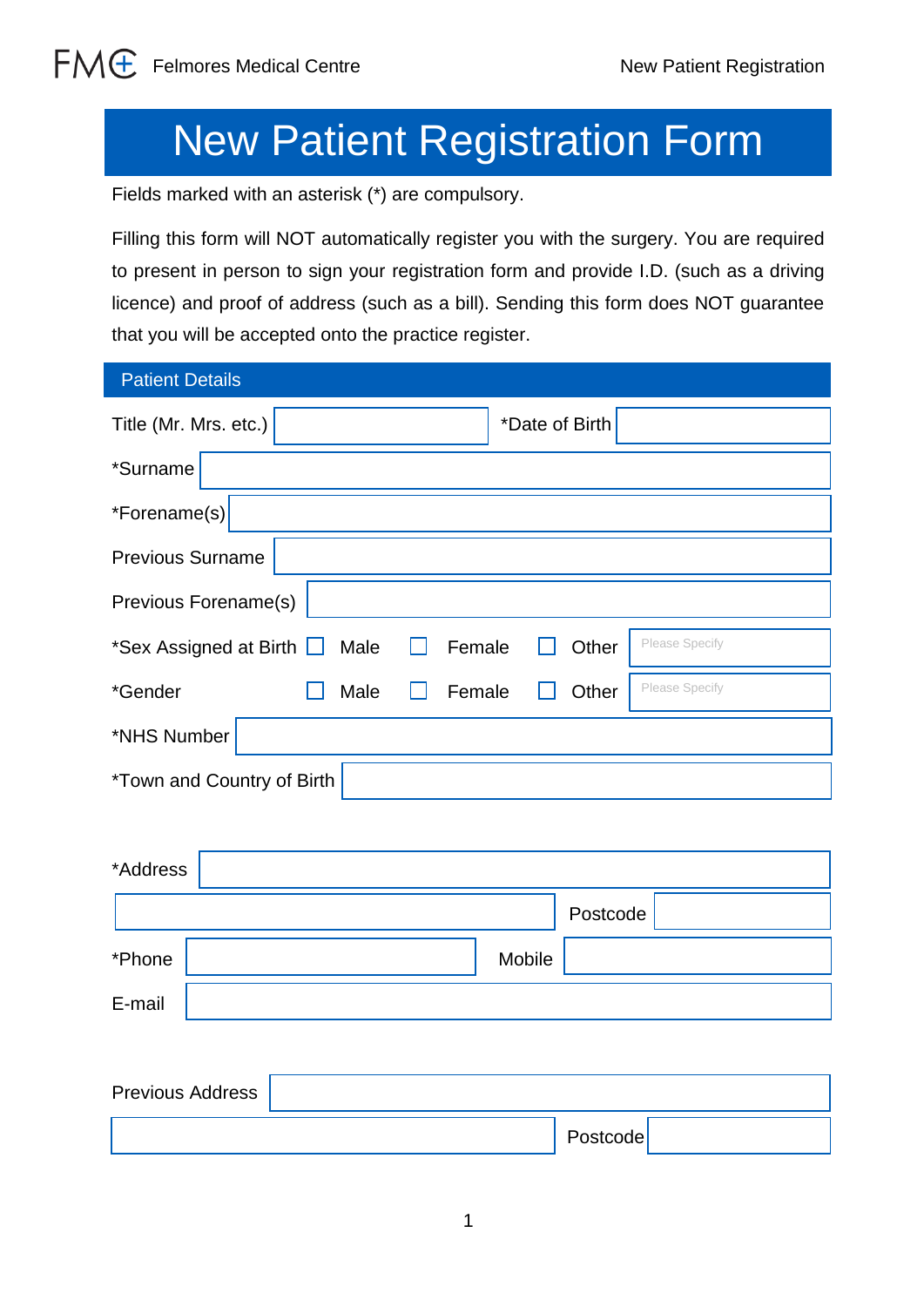## $FMG$  Felmores Medical Centre  $N_{B}$  New Patient Registration

| Next of Kin                                                     |                                                                            |  |  |  |
|-----------------------------------------------------------------|----------------------------------------------------------------------------|--|--|--|
| Next of Kin Phone                                               |                                                                            |  |  |  |
| <b>Information About You</b>                                    |                                                                            |  |  |  |
| Your Height                                                     | Your Weight                                                                |  |  |  |
| Your First Language                                             |                                                                            |  |  |  |
| Do you speak English?<br>Yes                                    | No                                                                         |  |  |  |
| <b>Marital Status</b>                                           |                                                                            |  |  |  |
| Occupation                                                      |                                                                            |  |  |  |
| Religion                                                        |                                                                            |  |  |  |
| <b>Ethnicity</b>                                                |                                                                            |  |  |  |
| Irish<br>White:<br><b>British</b><br>Other<br>Ħ<br>$\mathbf{I}$ |                                                                            |  |  |  |
| African <u>□</u> Caribbean □ Other<br>$\Box$ British<br>Black:  |                                                                            |  |  |  |
| Chinese   Indian   Pakistani<br>Asian:                          | $\Box$ Other                                                               |  |  |  |
|                                                                 | Mixed: White + Black British White + Black African White + Black Caribbean |  |  |  |
| White + Chinese                                                 | White + Indian<br>White+ Pakistani                                         |  |  |  |
| Other:                                                          |                                                                            |  |  |  |
| <b>Previous GP</b>                                              |                                                                            |  |  |  |
| Name of GP                                                      |                                                                            |  |  |  |
| <b>Address</b>                                                  |                                                                            |  |  |  |
|                                                                 | Postcode                                                                   |  |  |  |
| If You Are From Abroad                                          |                                                                            |  |  |  |
| First UK address where Registered with a GP                     |                                                                            |  |  |  |
|                                                                 | Postcode                                                                   |  |  |  |
| If a previous UK resident, date of leaving                      |                                                                            |  |  |  |
| Date you first came to live in the UK                           |                                                                            |  |  |  |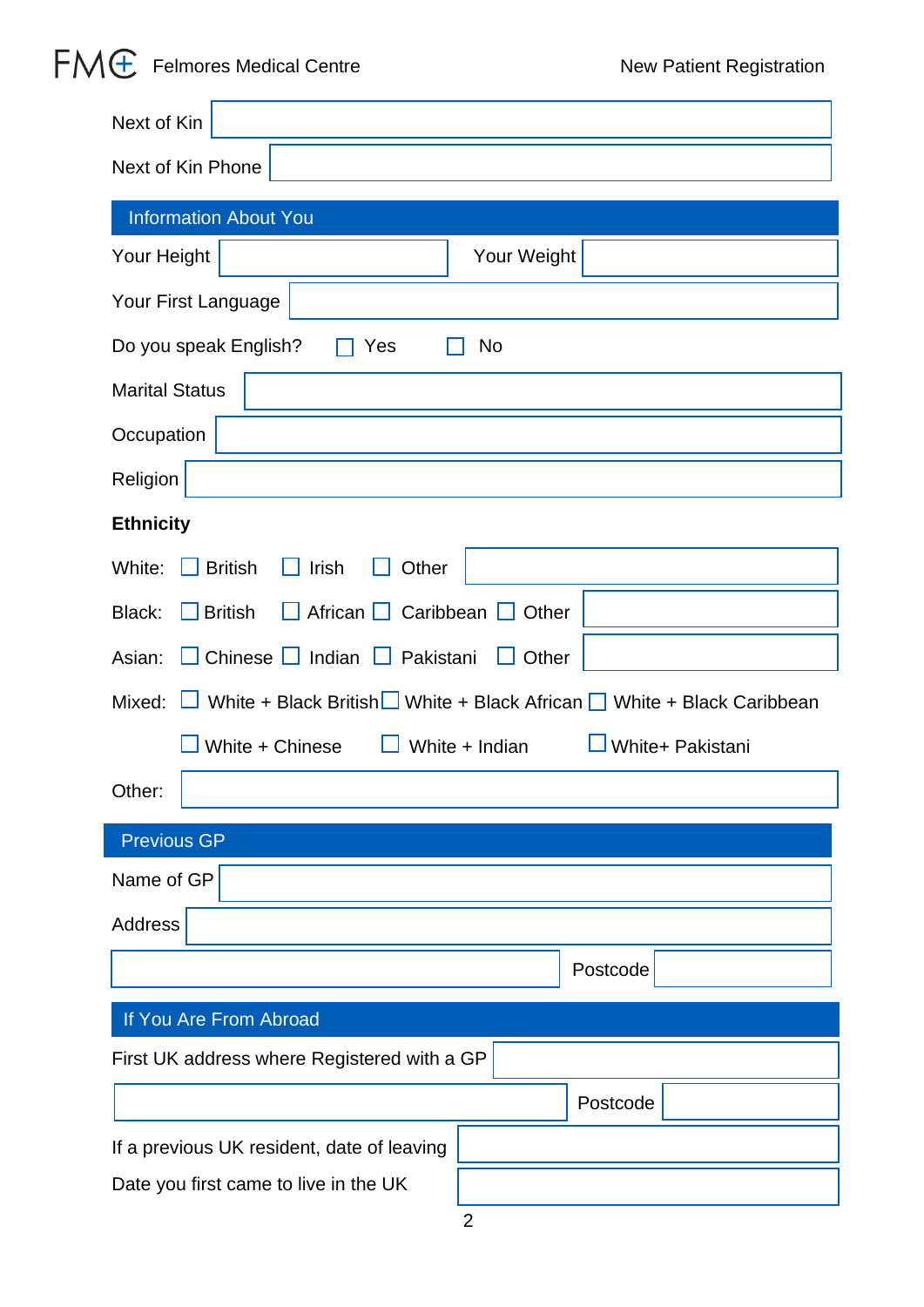### $FMG$  Felmores Medical Centre  $N_{en}$  New Patient Registration

| <b>Other Information</b>                                                                                                                                |  |                                 |              |  |  |
|---------------------------------------------------------------------------------------------------------------------------------------------------------|--|---------------------------------|--------------|--|--|
| Are you a carer? $\Box$ Yes $\Box$ No                                                                                                                   |  | Do you have a carer? $\Box$ Yes | $\square$ No |  |  |
| <b>Preferred Pharmacy</b>                                                                                                                               |  |                                 |              |  |  |
| Do you give consent to access all our online services (i.e. MyGP App)? $\Box$ Yes $\Box$ No                                                             |  |                                 |              |  |  |
| Do you give consent to share your medical records with other organisations (i.e.<br>$\overline{\mathsf{No}}$<br>$\mathsf{Yes}$<br>Hospitals, Referrals) |  |                                 |              |  |  |

#### Medical Information

Please list any serious illnesses / operations / accidents / disabilities (and for women any pregnancy related problems) and the year they took place:

#### **Have you ever suffered from: (Tick as appropriate)**

| $\Box$ High Blood Pressure | <b>Blindness/Glaucoma</b> | Eczema                        |
|----------------------------|---------------------------|-------------------------------|
| $\Box$ Epilepsy            | <b>Diabetes</b>           | <b>Hay Fever</b>              |
| $\Box$ Heart Attack        | <b>Heart Condition</b>    | <b>Stroke</b>                 |
| $\Box$ Cancer              | Asthma                    | <b>COPD</b>                   |
| $\Box$ Thyroid Problems    | Depression                | <b>Mental Health Problems</b> |

Please provide proof of any medications you are on. (e.g. the tear off section of a prescription slip)

Do you have any allergies?

| <b>Other Allergies</b> |
|------------------------|
|                        |
|                        |
|                        |
|                        |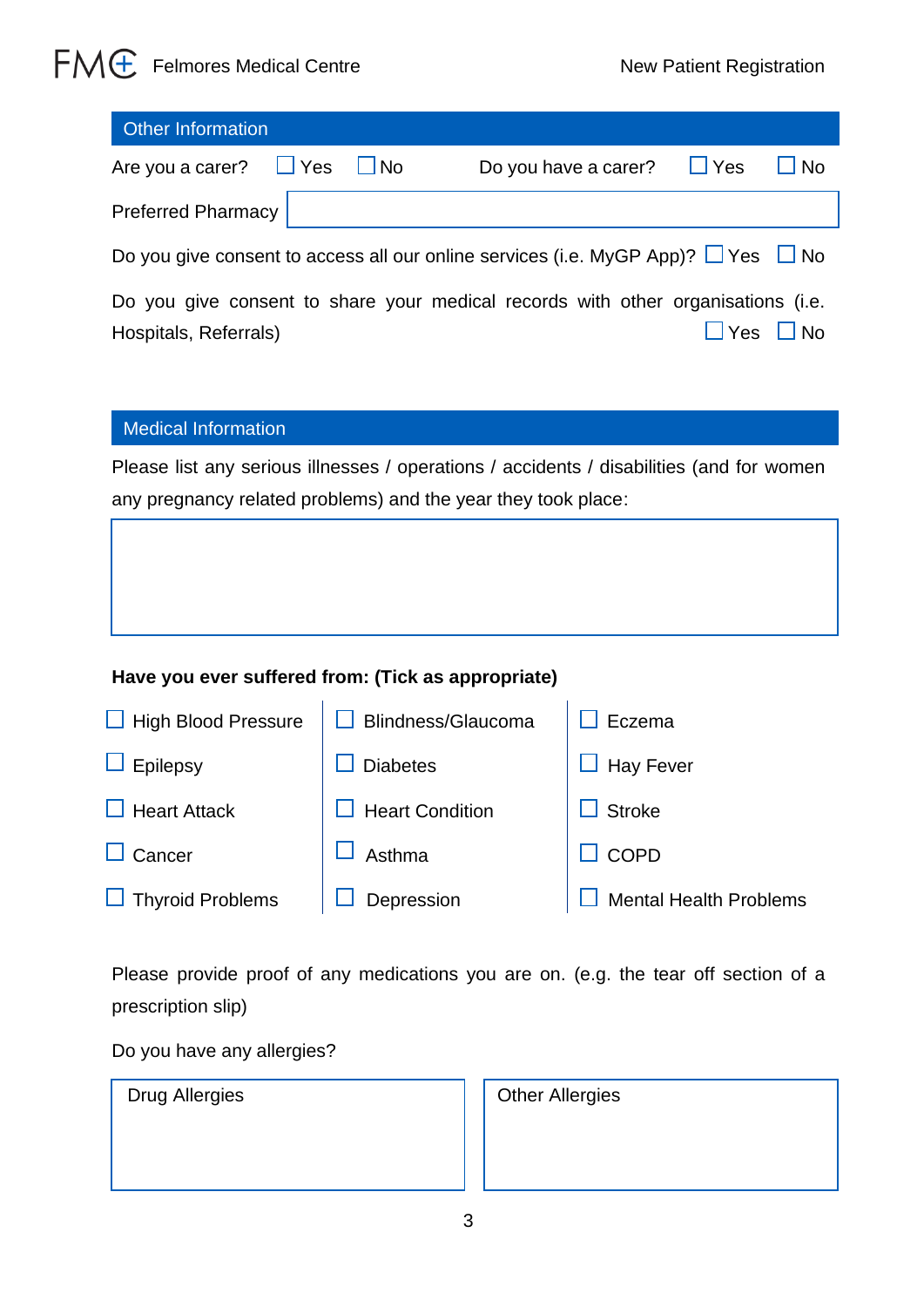## $FMG$  Felmores Medical Centre  $N_{B}$  New Patient Registration

| <b>Cervical Screening</b>                                                              |                                              |  |  |  |
|----------------------------------------------------------------------------------------|----------------------------------------------|--|--|--|
| Have you ever had a cervical smear? If yes, please state when and the result:          |                                              |  |  |  |
| $\Box$ Yes<br>$\Box$ No<br>When                                                        | Result                                       |  |  |  |
| <b>Smoking</b>                                                                         | Never smoked                                 |  |  |  |
| Yes<br>$\Box$ No<br>Do you Smoke?                                                      | $\sqcup$ Yes<br>⊿No<br>Are you an ex-smoker? |  |  |  |
| If yes, how many a day?                                                                | If yes, date stopped                         |  |  |  |
| Alcohol                                                                                |                                              |  |  |  |
| 1 drink = 1/2 pint of beer or 1 glass of wine or 1 single measure of spirits           |                                              |  |  |  |
| Do you drink? $\Box$ Yes $\Box$ No If yes, how many units do you drink a week?         |                                              |  |  |  |
|                                                                                        |                                              |  |  |  |
| <b>Vaccinations</b>                                                                    |                                              |  |  |  |
| Please tick and give dates where possible                                              |                                              |  |  |  |
| Polio                                                                                  | Pneumonia                                    |  |  |  |
| <b>BCG</b>                                                                             | Rubella                                      |  |  |  |
| <b>Yellow Fever</b>                                                                    | Hepatitis A/B                                |  |  |  |
| <b>Tetanus</b>                                                                         | Flu                                          |  |  |  |
| <b>Typhoid</b>                                                                         | Covid-19                                     |  |  |  |
| $\overline{\phantom{0}}$<br>Other                                                      |                                              |  |  |  |
|                                                                                        |                                              |  |  |  |
| <b>Family History</b>                                                                  |                                              |  |  |  |
| Have any of your blood relatives suffered from the following? If so, please state who. |                                              |  |  |  |
| Asthma<br>Eczema<br>Hay Fever                                                          | Relationship                                 |  |  |  |
| Blindness/Glaucoma                                                                     | Tuberculosis                                 |  |  |  |
| <b>Blood Pressure</b>                                                                  | Cancer                                       |  |  |  |
| <b>Epilepsy</b>                                                                        | <b>COPD</b>                                  |  |  |  |
| <b>Strokes</b>                                                                         | <b>Thyroid</b>                               |  |  |  |
| <b>Diabetes</b>                                                                        | <b>Heart Disease</b>                         |  |  |  |